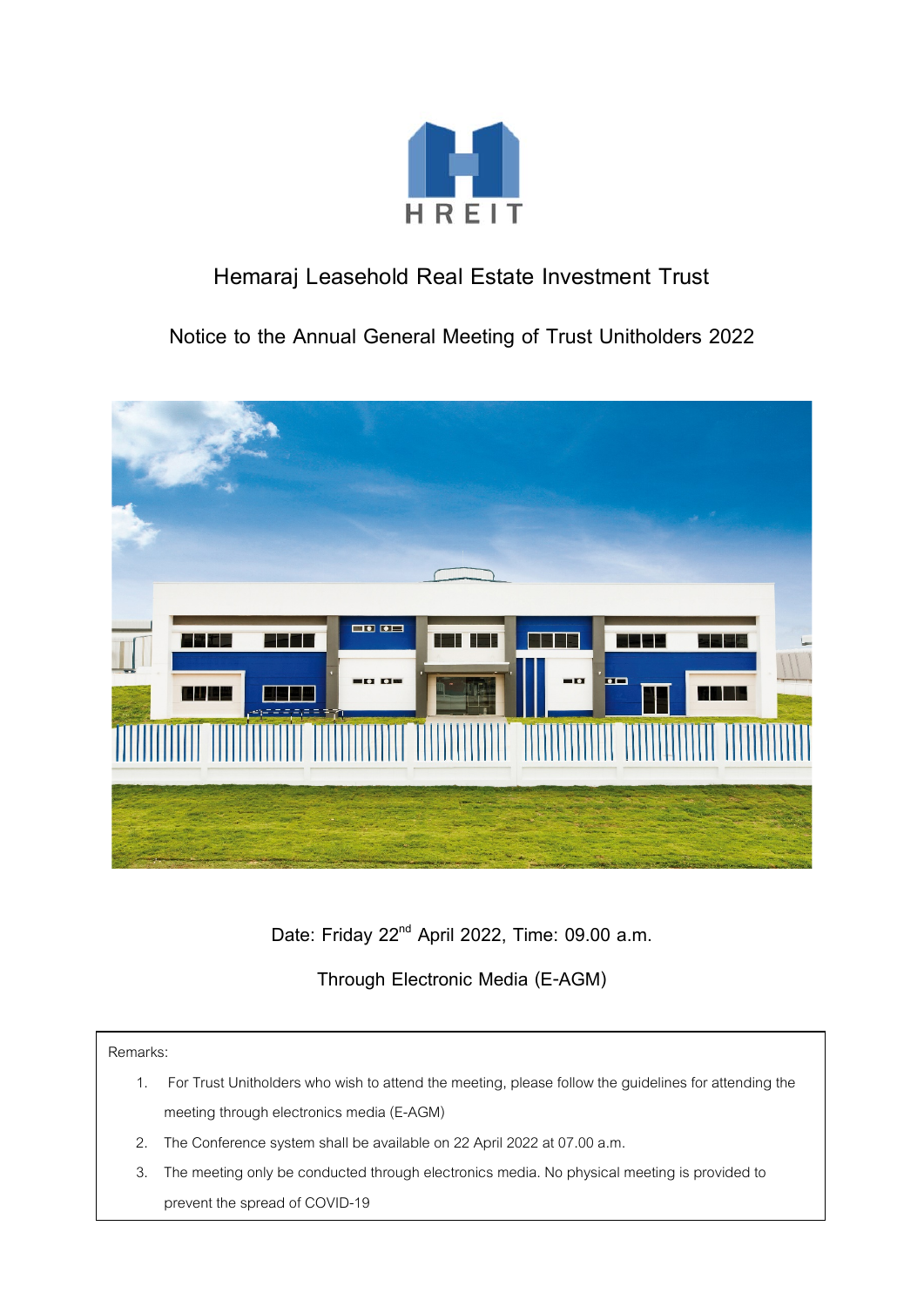

## No. WHAIRM 011/2022

## Date 8 April 2022

| Subject: | Invitation to Annual General Meeting for the Year 2022                                                                                        |
|----------|-----------------------------------------------------------------------------------------------------------------------------------------------|
| To:      | Trust Unitholders of Hemaraj Leasehold Real Estate Investment Trust (HREIT)                                                                   |
| Annex:   | 1) Minutes of Extraordinary General Meeting No.1/2020 of the Trust Unitholders<br>2) Annual Report for the year 2021 (in the form of QR-Code) |
|          | 3) Guidelines for attending meeting through electronics media (E-AGM) and the appointment                                                     |
|          | of proxy                                                                                                                                      |
|          | 4) Acceptance Form for attending meeting through electronics media (E-AGM)                                                                    |
|          | 5) Proxy Forms                                                                                                                                |

The Meeting of the Board of Directors of WHA Industrial REIT Management Company Limited ("Company"), as the REIT Manager of Hemaraj Leasehold Real Estate Investment Trust ("HREIT"), held on 23 March 2022, passed a resolution to hold the Annual General Meeting of the Trust Unitholders for the Year 2022 on 22 April 2022 at 09.00 a.m., Through Electronic Media (E-AGM). Trust Unitholders are hereby invited to attend the Meeting on the date and at time stated above to consider the matters pursuant to the following agenda:

## **Agenda 1 To consider and certify the minutes of Extraordinary General Meeting No.1/2020 of the Trust Unitholders**

Objective and Rationale To consider and certify the minutes of the Extraordinary General Meeting No.1/2020 of Trust Unitholders was held on 23 June 2020 at 02.00 p.m. at SJ Infinite One Business Complex Bangkok, details of which appear in Annex 1. Opinion of the Company The Company considered it appropriate to propose the Trust Unitholders' meeting to consider and certify the minutes of the Extraordinary General Meeting No.1/2020 of Trust Unitholders details of which appear in Annex 1.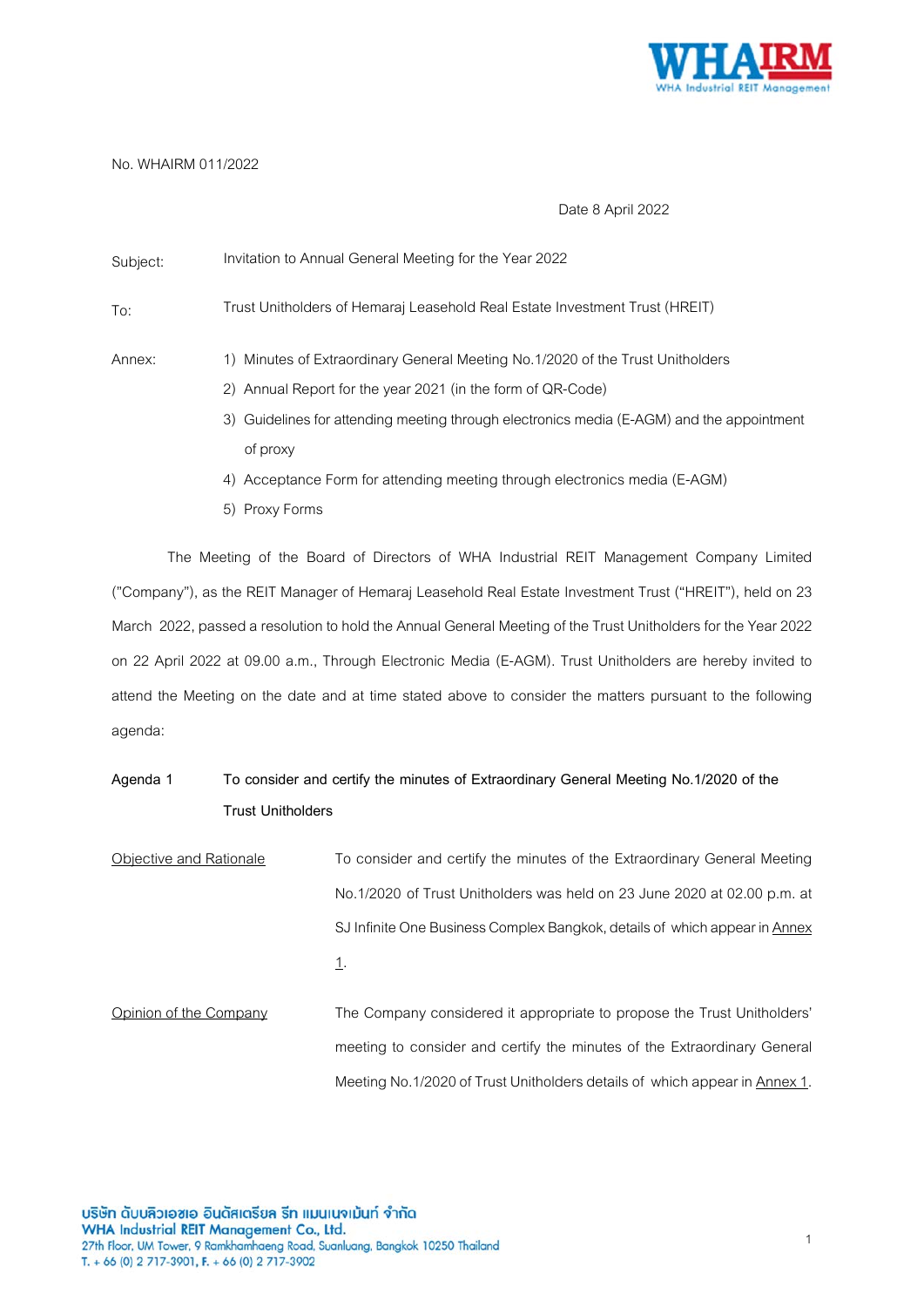

### **Agenda 2 To acknowledge the performance of HREIT for the year 2021**

- Objective and Rationale The Company will present the performance of HREIT for the year 2021 as of 31 December 2021 which appeared in the Annual Report for the year 2021 in Annex 2 which is delivered to the unitholder together with this invitation letter.
- Opinion of the Company The Company considered it appropriate to propose the Trust Unitholders' meeting to acknowledge the performance of HREIT for the year 2021.

## **Agenda 3 To acknowledge the financial statement of HREIT for the year 2021**

Objective and Rationale The Company prepared HREIT 's financial statements in accordance with the accounting standard and audited by the auditors, the detail of which appeared in the annual report for the year 2021 Annex 2. The significant details are summarized as follows:

#### Statement of Financial Position as of 31 December 2021

HREIT has the total assets in the amount of approximately Baht 11,771.42 million and the total liabilities in the amount of approximately Baht 3,979.33 million. The net asset value is approximately Baht 7,792.09 million. The Capital received from Unitholders is in the amount of Baht 7,024.56 million, and the retained earnings is in the amount of Baht 767.53 million.

#### Statement of Comprehensive Income for the year ended 31 December 2021

HREIT has the total income in the amount of approximately Baht 764.30 million and expenses in the amount of approximately Baht 94.17 million. Therefore, HREIT has the net investment income before financial costs and net gain from investment in the amount of approximately Baht 670.13million. After deducting financial costs in the amount of approximately Baht 104.71 million, and additional net gain from investments in the amount of approximately Baht 327.16 million (out of which Baht 326.72 million is the net gain from change in fair value of investments) from the said net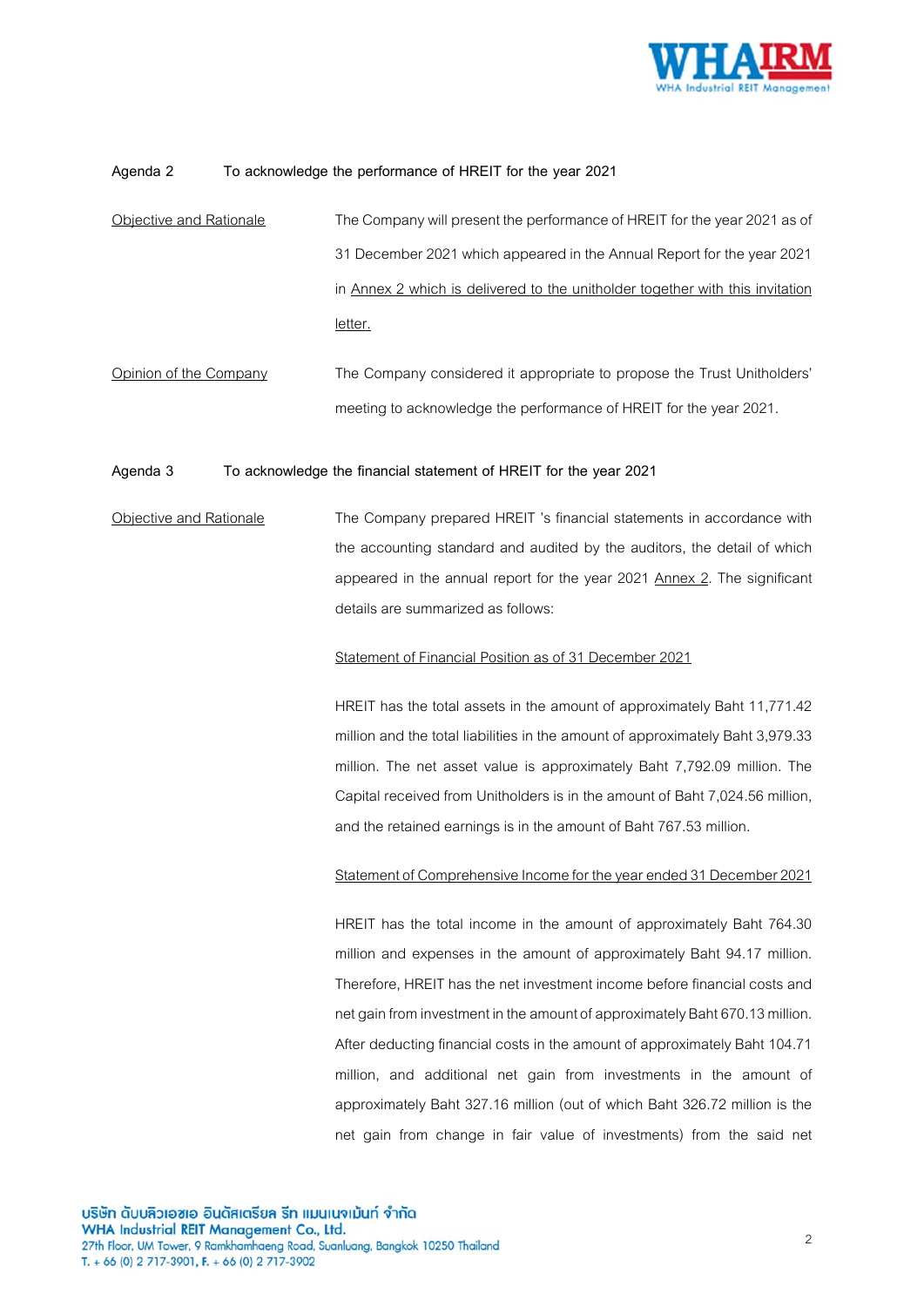

investment income, HREIT has the increase in net assets from operations during the year (net gain) in the amount of approximately Baht 892.58million

Opinion of the Company The Companyconsidered it appropriate to propose to the Trust Unitholders' meeting to acknowledge the financial statements of HREIT for the fiscal year 2021.

## **Agenda 4 To acknowledge the appointment of auditors of HREIT for the year 2022**

Objective and Rationale The Company considered appointing the auditors of HREIT for the year 2022 from Pricewaterhousecoopers ABAS Ltd. ("Pricewaterhouse"), namely:

> 1. Mr. Boonrueng Lerdwiseswit, Certified Public Accountant No.6552, and/or

2. Ms. Wanvimol Preechawat, Certified Public Accountant No. 9548, and/or

3. Ms. Rodjanart Banyatananusard, Certified Public Accountant No.8435

Whereby, one of the aforementioned persons shall review and give their opinions to HREIT's financial statements. In case such auditors cannot perform the work, Pricewaterhouse shall provide other certified public accountants in Pricewaterhouse to carry out the work. The remuneration of the auditors for the year 2022 is Baht 825,000 (exclusion of other expenses). The remuneration is for auditing the annual and quarterly financial statements.

Opinion of the Company The Company considered it appropriate to propose the Trust Unitholders' meeting to acknowledge the appointment of the auditors for the year 2022 as named above.

#### **Agenda 5 To consider the other matter (If any)**

The Trust Unitholders are hereby invited to attend the Annual General Meeting of the Trust Unitholders for the year 2022 on the date and at the time stated above. The Trust unitholders are required to consider Guidelines for attending meeting through electronics media (E-AGM) and the appointment of proxy, having details as appeared in **Annex 3**